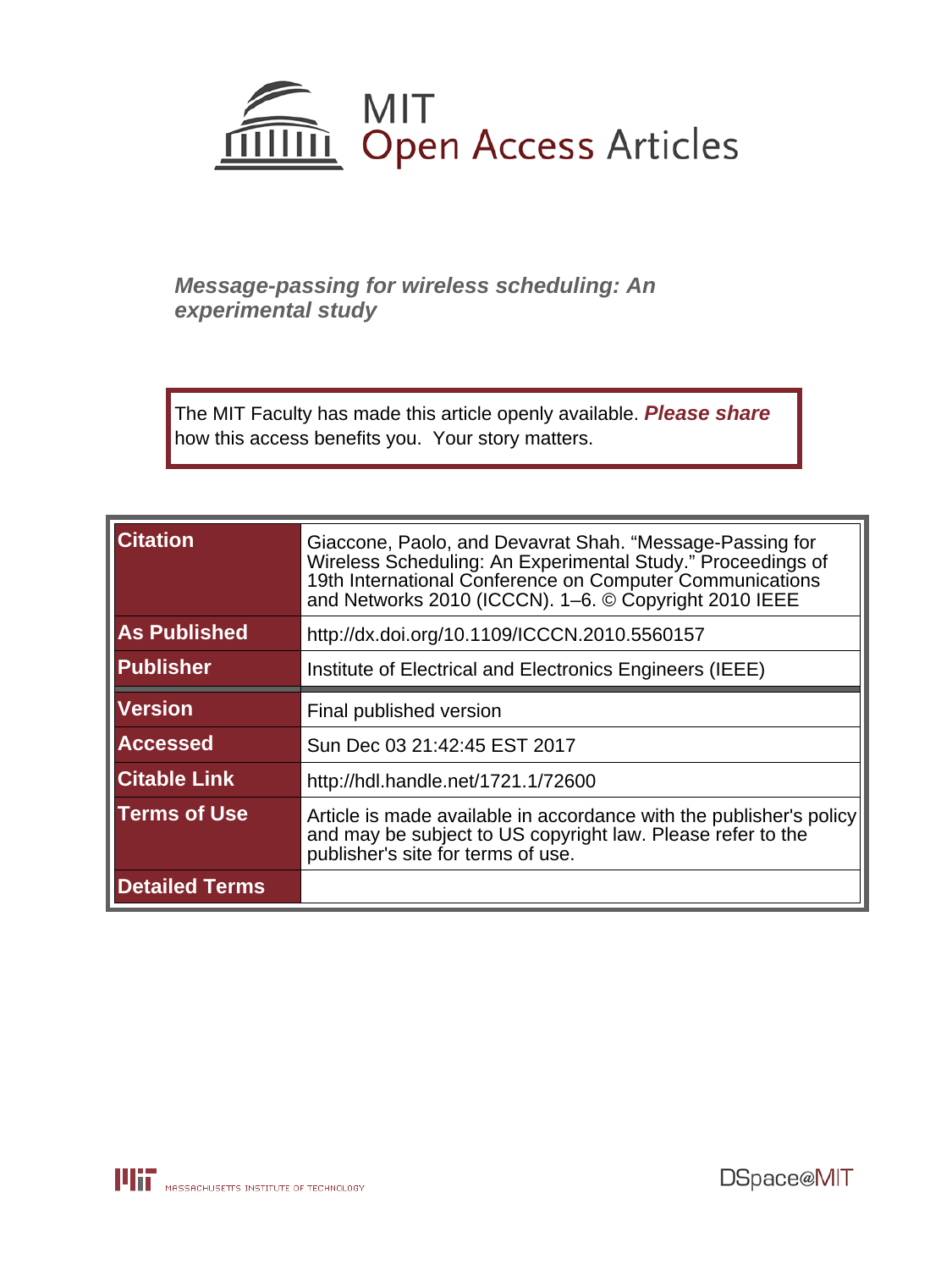# Message-Passing for Wireless Scheduling: an Experimental Study

*(Invited Paper)*

Paolo Giaccone Dipartimento di Elettronica Politecnico di Torino, Italy

Devavrat Shah Dept. of Electrical Eng. and Computer Science Massachusetts Institute of Technology, USA

*Abstract***—In the recent years, message-passing paradigm has emerged as a canonical algorithmic solution to solve networkwide problems by means of minimal local information exchange, across variety of disciplines. The primary purpose of this work is to understand tradeoffs offered between network performance and protocol overhead by a class of message-passing algorithms – belief propagation and its variants.**

**Through an extensive simulation study, for prototypical network topological models, we find that such class can lead to wireless network scheduling algorithms under which each node exchanges exactly one message per time-slot and achieve reasonably high performance. This algorithm utilizes the "continuity" of network state to achieve high performance in presence of minimal information exchange.**

#### I. INTRODUCTION

Efficient operation of a wireless network depends on careful scheduling of simultaneous transmissions, achieved through a network-wide co-operation to avoid interference. Algorithms making scheduling decisions must achieve such co-ordination by means of information exchange over the same wireless medium. Therefore, to maximize utilization of the channel, it is essential to minimize the resulting "protocol overhead". In this paper, we wish to understand the performance of algorithms that operate with little information exchange and perform minimal computation per node.

The scheduling algorithm is responsible to choose the packets to transfer concurrently, avoiding the interference among neighboring nodes. As a reference model, we assume that a non-conflicting set of collision-free transmissions corresponds to an independent set (IS) computed on the interference graph, i.e. the graph in which an edge connects two nodes if these cannot transmit simultaneously. An algorithm that achieves efficient network utilization is the max-weight or backpressure algorithm proposed by [1]. This algorithm selects simultaneous non-interfering nodes for transmission at a given time so that the total weight of the transmitting nodes is maximized: the weight of a node is the number of packets waiting to be transmitted at the node. This requires the algorithm to solve the so called maximum weight independent set (MWIS) problem in each timeslot. And, in general networks, it is known to be notoriously hard [2].

Therefore, the design of a message-passing scheduling algorithm, that is an algorithm that performs minimal pernode computation and exchanges minimal information per timeslot, is quite challenging. In recent years, there has been emergence of exciting works to overcome this question. Notably, works by Rajagopalan, Shah and Shin [3] and Jiang and Walrand [4] provide algorithms that are throughput optimal and essentially perform no explicit message-passing! These algorithms achieve necessary global co-ordination by means of information exchanged implicitly through collisions. A reader interested in details is referred to [5], [6] as well.

While these approaches suggest that it is indeed possible to achieve high throughput with little or no message-passing, they induce very large delays. Now achieving high throughput and low-delay in general is impossible [7]. Therefore, it is only reasonable to wonder whether it is possible to design messagepassing algorithms with low delay and high-throughput for practically arising network topologies.

In parallel to the development of network algorithms, message-passing algorithms have emerged as solution of choice for network-wide or global problems, by means of local information exchange, across a variety of disciplines, e.g. [8], [9], [10]. Among these, belief propagation [11], [12], [13] and its variants have been quite successful.

In this paper, we attempt to design wireless network scheduling algorithm building upon the belief propagation. Specifically, such an algorithm can be used as a heuristic to solve MWIS problem for any graph. In the standard form, such an algorithm is required to iterate for a while before it converges to (or, stops and estimates) a solution. The queueing network model of wireless network evolves continuously over time: packets arrive and depart resulting in small amounts of changes in queues per unit time. Given that the weights in MWIS problems are driven by queues, essentially the problem is changing "continuously". Building on this intuition, we utilize "network state memory" appropriately to lead to design of a belief-propagation like algorithm that has the following features: in each time step, it performs exactly one iteration and has very good performance for prototypical practical wireless network topologies. While we have not been able to establish theoretical properties of such an algorithm in general, we believe that it can be quite useful in practice and our results provide promise for future research.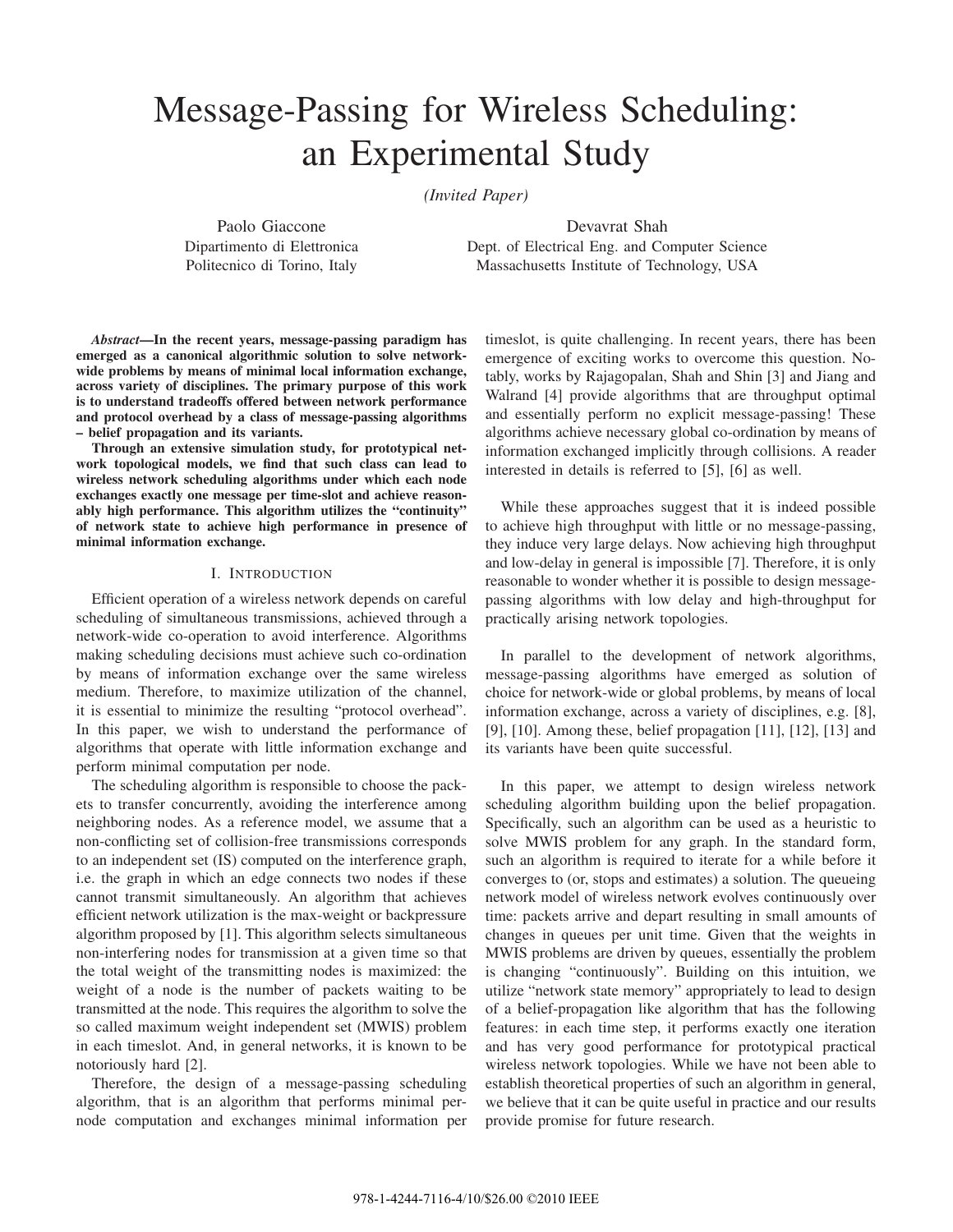#### *A. Organization*

Rest of the paper is organized as follows. In Section II, we introduce the precise system model. Section III recalls some heuristics for solving the MWIS problem: one based on pure belief propagation, one based on tree reweighted belief propagation of [12] and two centralized greedy algorithms. Section IV presents our algorithmic implementation of the two message-passing algorithms mentioned. It describes how "system continuity" can be utilized by "memorize" the system state through old messages. Section V discusses our experimental setup. Section VI presents as well as discusses implications of our experimental results.

# II. SYSTEM MODEL

We consider a network of  $N$  fixed wireless nodes, located in a two-dimensional plane. We assume that the packet size is fixed and the time is slotted, with the timeslot equal to the packet duration. During each timeslot, each node can be in one of the two states: transmit or receive. We consider a simplified interference model, according to which a transmission is considered successful if none of its neighbors is transmitting at the same time: neighbors are defined as per an undirected interference graph  $G = (V, E)$ , in which each node corresponds to a vertex in  $V$  and an edge connects node  $i$  to node  $j$  if they interfere with each other. At any timeslot, a set of transmissions is successful (collision-free) if the corresponding nodes have no edges in common. This corresponds to the classical notion of independent set in G, defined as follows. Let  $x_i(t) \in \{0, 1\}$ ; it is 1 iff node i is active, i.e. transmitting during timeslot t; let  $X(t)=(x_1(t), ..., x_N(t)) \in \{0,1\}^N$ be the transmission vector corresponding to the scheduler decision at time  $t$ . Define the set of neighbors of  $i$  as

$$
N(i) = \{ j \in V : (i, j) \in E \}.
$$

To avoid collisions,  $X(t)$  must be such that

$$
X(t) \in I(G) \stackrel{\triangle}{=} \{X = (x_1, \dots, x_N) \in \{0, 1\}^N : x_i + x_j \le 1, \quad \forall (i, j) \in E\}
$$
 (1)

Now consider the set of queues in which the packets are enqueued before being transmitted. Let  $w_i(t)$  be the queue size of node  $i$  at the beginning of the timeslot; in the middle of the timeslot, packets are transmitted according to the scheduling decisions  $X(t)$ ; and after that, packets arrive with  $a_i(t) \in \{0,1\}$  representing the number of packets (0 or 1) arrived to node  $i$  during the timeslot. For simplicity of exposition, we shall assume that arrival process is Bernoulli with rate  $r_i = E[a_i(t)]$  for all t. In summary, the queue size evolution is described as

$$
w_i(t+1) = \max\{0, w_i(t) - x_i(t)\} + a_i(t).
$$

Here we are explicitly assuming *single-hop* setup where, once a packet is transmitted, it leaves the network instantly.

#### III. SCHEDULING AND MESSAGE-PASSING

In the setup described, it is well known that the maximum weight backpressure policy [1] achieves the maximum throughput. As per this policy, the schedule chosen  $X^*(t)$  is:

$$
X^*(t) \in \arg\max_{\sigma = (\sigma_1, ..., \sigma_N) \in I(G)} \sum_i w_i(t)\sigma_i \tag{2}
$$

Thus the maximum weight policy requires solving the MWIS problem in the network graph  $G$  (with queue sizes as node weights) at each time instance. As noted earlier, this is a hard problem in general. We describe some known heuristics for this problem in the following sections.

#### *A. Message passing MWIS (MP-MWIS).*

This algorithm has been proposed by [13] and attempts to solve the linear programming relaxation of the MWIS problem. During each timeslot, it runs two phases:

- *Update phase*. It is an iterative procedure; during each iteration, a node sends a message to each of its adjacent nodes. When a node receives a message, its value is used to compute the subsequent messages to send to its adjacent nodes. The update phase iterates until the maximum number I of iterations is reached. The message sent from *i* to  $j \in N(i)$  is denoted by  $\lambda_{i \to j}^n$ , where *n* is the iteration index:  $n-1$ the iteration index:  $n = 1, \ldots, I$ .
- *Estimate phase*. Each node, depending on the received messages, determines if to transmit  $(x<sub>i</sub> = 1)$  or not  $(x<sub>i</sub> = 1)$ 0) depending on the last received messages.

Pseudocode in Fig. 1 shows the basic algorithm, denoted as MP-IS, running in each single node.

$$
\begin{array}{ll} \mbox{MP-IS (Input: } \{w_i,N(i)\}_{i=1}^N; \; Output: \;\{x_i\}_{i=1}^N) \\ \lambda_{i\to j}^0=0 \quad \forall j\in N(i) \quad \text{ // initialization} \\ \text{ // Update phase} \\ \mbox{ for } n=1 \dots I \quad \text{ // run for } I \;\text{ iterations} \\ \lambda_{i\to j}^n=\max \left\{0,w_i-\sum_{k\in N(i)\backslash j} \lambda_{k\to i}^{n-1}\right\} \quad \forall j\in N(i) \\ i \;\text{ sends } \lambda_{i\to j}^n \;\text{ to all } j\in N(i) \\ \text{ // Estimate phase} \\ x_i=\left\{\begin{matrix} 1 & \text{ if } \sum_{k\in N(i)} \lambda_{k\to i}^I < w_i \\ 0 & \text{ otherwise} \end{matrix}\right. \end{array}
$$

Fig. 1. Pseudocode of the basic message-passing algorithm for MWIS implemented in each node i

#### *B. Tree-reweighted message passing MWIS (TRW-MWIS).*

This is a variant of the belief propagation algorithm obtained by [12]. In general, this algorithm is not known to converge. However, if it converges, it solves the dual problem. The derivation of this algorithm specialized to the MWIS problem is described in Appendix A. The algorithm is identical to MP-MWIS of Fig. 1 with the update rule modified into:

$$
\lambda_{i \to j}^n = \max \left\{ 0, w_i - \gamma \sum_{k \in N(i) \setminus j} \lambda_{k \to i}^{n-1} + (1 - \gamma) \lambda_{j \to i}^{n-1} \right\}
$$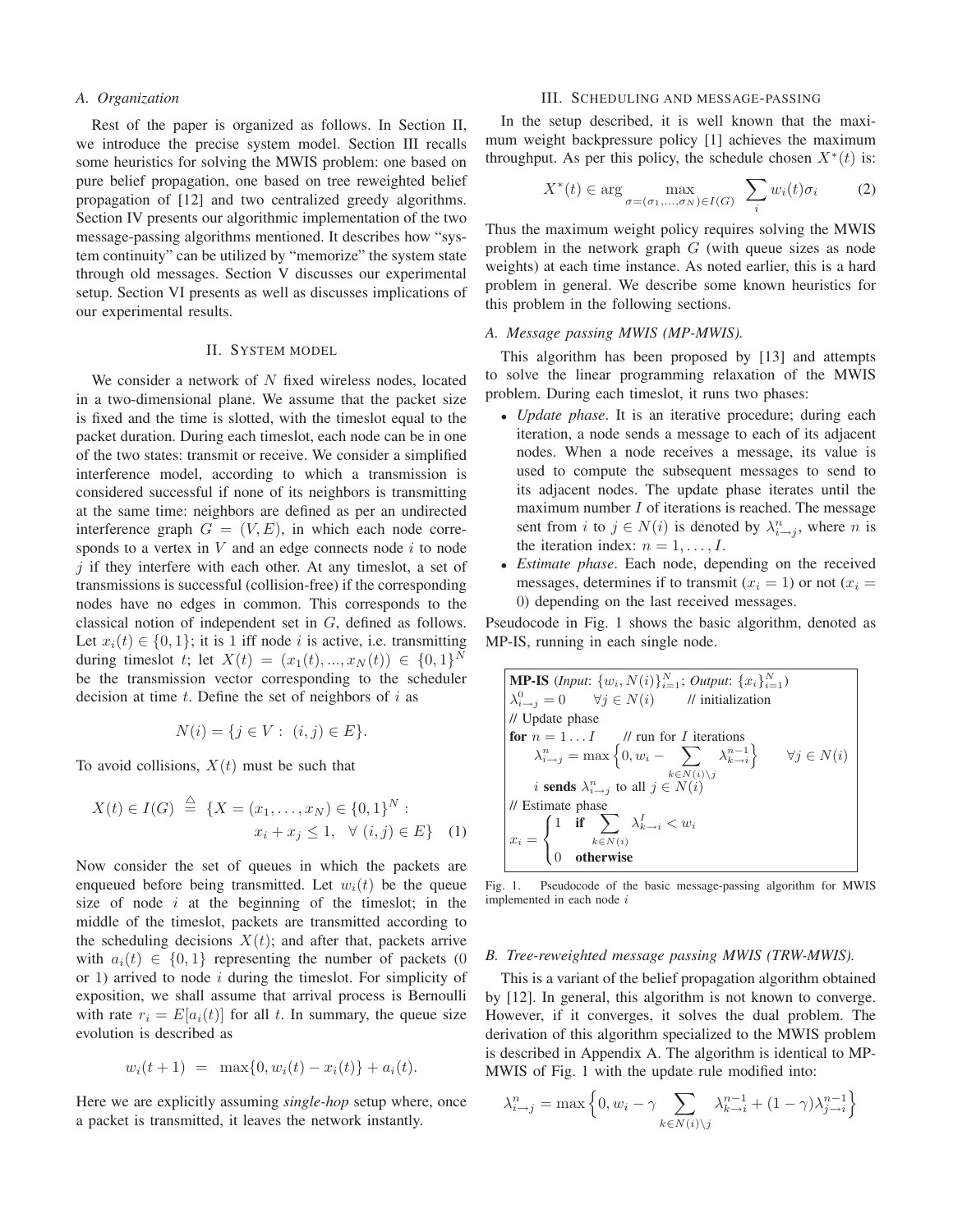GREEDYIS (*Input*:  $G = (V, E), W$ ; *Output*: *X*)  $S$ =ordered sequence of nodes from  $V$ **for each** node i **in** S **if**  $(w_i > 0)$  **then**  $x_i = 1$  $S = S \setminus i$ **for each node**  $k \in N(i)$  $x_k = 0$  $S = S \setminus k$ 

Fig. 2. Pseudocode of the generic greedy procedure to compute a MWIS

where  $\gamma \in (0, 1]$  is weighting the sum of all the messages from the neighbors of i (i.e., the set  $N(i) \setminus j$ ) and  $(1 - \gamma)$  the message from  $j$  to  $i$ . The estimation phase consists of setting  $x_i = 1$  whenever

$$
\sum_{k \in N(i)} \lambda_{k \to i}^I < w_i / \gamma
$$

For  $\gamma = 1$ , TR-IS degenerates into MP-IS.

#### *C. Greedy algorithm*

We consider two approximated algorithms for MWIS, both based on a greedy iterative approach (GREEDYIS) described in the pseudocode of Fig. 2. The two algorithms different in the way the initial sequence  $S$  is computed:

- RND-IS:  $S$  is a random permutation of the nodes. At each iteration, GREEDYIS adds a random node, compatible with (1), until the independent set becomes maximal. This algorithm is an approximation of the Maximum Size Independent Set problem.
- MAXW-IS:  $S$  is a sequence of nodes in decreasing order of weights. At each iteration, GREEDYIS adds the node with the largest weight, compatible with (1), until the independent set becomes maximal. This algorithm is an approximation of the Maximum Weight Independent Set problem, i.e. the original problem whose optimal solution provides the scheduling decision with the maximum throughput.

Note that these algorithms are defined in a centralized way and this limits their scalability for large networks. They are both maximal, and we can generally expect better performance than MP-based algorithms, in general not maximal. Surprisingly, we will present a scenario in which MP-based algorithms outperform these greedy centralized algorithms.

#### IV. OUR IMPLEMENTATION

Even if the compactness of the formulations of MP-IS and TR-IS is intriguing to design algorithms, it hides some issues that must be addressed to make these schemes practically implementable.

#### *A. Memory*

For a generic graph, even if the solution to the MWIS problem is unique, messages may not converge [13]. To address this issue, we will investigate the effect of *memory*. Thanks to it, the node stores the messages computed in the previous timeslot; at the beginning of a new timeslot, it does not initialize the messages to zero, whereas it uses the stored messages to compute the new messages.

This method exploits the correlation between the MWIS during subsequent timeslots, thanks to the limited queue variations (at most one packet per queue per timeslot) due to arrivals and departures. Indeed, it is clear that for the specific scheduling problem addressed in this work, it holds:

**Property 1 (Network state continuity)** *If*  $X^*(t)$  *is the MWIS at time* t*:*

$$
\Big|\sum_{i\in V} w_i(t+1)x_i^*(t+1) - \sum_{i\in V} w_i(t)x_i^*(t)\Big| \le N
$$

*i.e. the value of the MWIS changes, at most, by* N *between consecutive timeslots.*

# *B. Message averaging*

In addition to memory, we adopted an averaging scheme based on an exponentially weighted moving average filtering, with filter constant  $\alpha \in (0, 1]$ . As extreme case,  $\alpha = 1$  means no averaging at all and that the new message depends only from the most recent set of messages; any  $\alpha < 1$  introduces a memory of few multiples of  $1/\alpha$  iterations. Averaging allows to smooth the possible oscillations of the message during consecutive iterations and to ease the convergence of the messages.

#### *C. Asynchronous update*

The Update phase in the pseudocode of Fig. 1 assumes that all the nodes update synchronously their messages in parallel at each iteration. This assumption is not necessary, since each node can update its messages independently from the others; this allows an asynchronous implementation, where each node wakes up, independently from the others, when some local event occurs (like, a minimum number of new messages has arrived, or a timeout), and then the node updates the messages to send to its adjacent nodes. Whenever a node has reached a given number of updates, it estimates its transmitting state. Note that for generic MP algorithms based on belief propagation, sequential updates have been observed experimentally to be better than synchronous parallel updates [14]. For this reason, in the following we will consider only asynchronous implementation of MP. More precisely, following a random sequence of nodes, each node updates and sends all outgoing messages, based on the incoming messages received so far; whenever a node has updated all its messages I times, it estimates its transmitting state, based only on locally available information.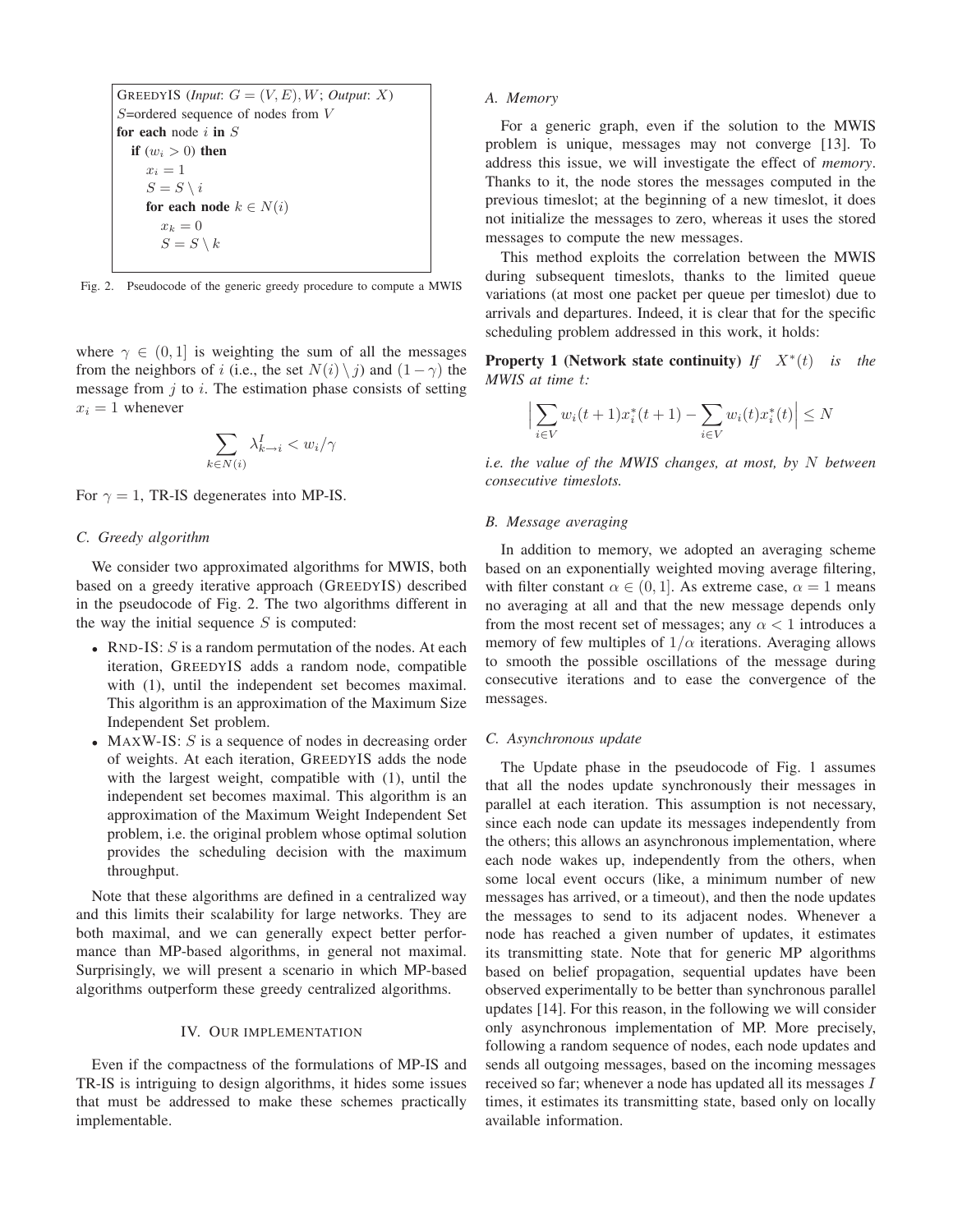#### *D. Feasible Solution*

The distributed decision at the nodes during the Estimate phase and the limited number of iterations allowed in our implementation, may lead to unfeasible solutions in the case some neighboring nodes are active, i.e. whenever  $x_i = x_j = 1$ for  $(i, j) \in E$ . To avoid collisions, whenever the node estimates its transmitting state (this event occurs asynchronously from the other nodes), if active, the node sends a broadcast message to the neighbors to reserve the channel and to prevent all neighboring nodes from transmitting. Note that, in general, the final IS is not maximal.

#### V. EXPERIMENTAL SETUP

Performance are affected by two main parameters, the topology described by the interference graph, and the traffic feeding the queues.

# *A. The interference graph*

The interference graph is a random geometric graph with  $N$ nodes, that are connected though an edge if their distance is smaller than  $R_T$ . Nodes are placed at random on a bidimensional torus (to avoid border effects) according to a "noisy sional torus (to avoid border effects) according to a holds<br>grid", defined as follows. Assume that  $\sqrt{N}$  is integer: nodes are initially located in a perfect grid with minimum distance between nodes equal to  $\delta$ ; the total area is  $\delta^2 N$ . Assume that a node is initially located at position  $(\hat{x}, \hat{y})$ . Now some noise is added to its initial position such that its final position will be  $(\hat{x} + N_x, \hat{y} + N_y)$  where  $N_x$  and  $N_y$  are i.i.d. real random variables distributed uniformly between  $-\eta \delta/2$  and  $\eta \delta/2$ ; parameter  $\eta > 0$  sets the maximum noise relative to  $\delta$ . According to this model, two nodes are always at a distance of no more than  $\sqrt{2}\delta(1+\eta)$ . This last condition guarantees a minimum presence of neighboring nodes at any point, mimicking a network designed according to some coverage plan. For a "perfect grid" ( $\eta = 0$ ), the graph is regular. Otherwise, in a "noisy grid" ( $\eta > 0$ ), the graph is not regular and its average degree depends on  $\eta$ . For enough large  $\eta$ , the final nodes location resembles a bidimensional Poisson process; this last scenario is denoted as "Poisson location".

# *B. The traffic pattern*

Packet arrivals at each node are described by a Bernoulli i.i.d. process. For each simulation run we adopted the procedure shown in Fig. 3 to choose an admissible set of arrival rates, for which it exists, by construction, a sequence of independent sets able to achieve 100% throughput. The procedure is iterative and consists of computing  $K$  random independent sets on the original graph  $G$ ; if node i belongs to *n* independent sets, set  $r_i = n\rho/K$ , where  $\rho$  is a normalized load. Note that the procedure guarantees that  $\rho = 1$  corresponds to admissible traffic, whereas it does not guarantee that the same condition corresponds to the maximum sustainable traffic. For example, in the case of a perfect grid, the procedure finds  $r_i \approx 0.37\rho$ ,  $\forall i$ , whereas, by direct inspection it is clear that the maximum sustainable traffic is  $r_i = 0.5$ , and hence  $\rho \le (0.5/0.37) = 1.35$  corresponds to admissible traffic.

**Create-Traffic** (*Input*:  $G, \rho, K$ ; *Output*:  $\{r_i\}_{i=1}^N$ ) set  $r_i = 0, \forall i$ **for**  $k = 1$  to  $K$  $X = RND-IS(G)$  $r_i = r_i + x_i \rho/K$ ,  $\forall i$ 

Fig. 3. Pseudocode of the procedure to compute an admissible traffic pattern

TABLE I AVERAGE THROUGHPUT FOR PERFECT GRID  $(\delta = 0)$ , 100 NODES AND  $\rho = 1.35$ ;  $\alpha = 1$  for MP-IS and TR-IS

| Algorithm                                   | Average |
|---------------------------------------------|---------|
| MP-IS no-memory, $I = 1$                    | 0.46    |
| MP-IS memory, $I = 1$                       | 1.00    |
| TR-IS no-memory, $I = 1, \gamma = 0.7$      | 0.46    |
| TR-IS memory, $I = 1, \gamma = 0.4$         | 0.69    |
| TR-IS memory, $I = 1 - 10$ , $\gamma = 0.7$ | 1.00    |
| $RND-IS$                                    | 0.74    |
| MAXW-IS                                     | 0.78    |

# VI. EXPERIMENTAL RESULTS

In Sec. VI-A we discuss the performance for a perfect grid, then we move to the extreme case of Poisson location in Sec. VI-B and finally consider the intermediate case of a noisy grid in Sec. VI-C. We considered always a set of  $N = 100$ nodes and the throughput as performance index, defined as the ratio between the successfully transmitted packets and the ones that arrived during the overall simulation time; we removed the initial transient period from the statistical analysis.

#### *A. Perfect grid*

For the following results, we run 100 simulations with different seeds; each run lasted 100,000 timeslots. The average throughput was evaluated with an accuracy of  $1\%$  on the  $95\%$ confidence interval.

If a perfect grid, Table I shows the performance achieved under different parameters setting. First of all, the most important setting in both MP-IS and TR-IS is the memory. Independently from the other parameters  $(\gamma, I, \alpha)$ , memory is *needed* to achieve the maximum throughput when just few iterations are allowed; in this scenario, memory appears to boost the performance by a factor of two. With just *one* iteration, both MP-IS and TR-IS achieve the maximum throughput, whereas both greedy algorithms achieve a throughput less than 80%. The necessary conditions that we observed to achieve the maximum throughput for MP algorithms were  $\gamma \geq 0.52$  and  $\alpha \geq 0.27$ . Under such conditions, more than one iteration is useless.

#### *B. Poisson location*

Under such irregular graphs, Table II shows that TR-IS and MP-IS behave almost the same and their throughput is smaller (even if close) to the maximum one achieved by RND-IS and MAXW-IS. For both message passing algorithms using memory, the number of iterations  $I$  is not important and still just one iteration is sufficient to achieve the maximum possible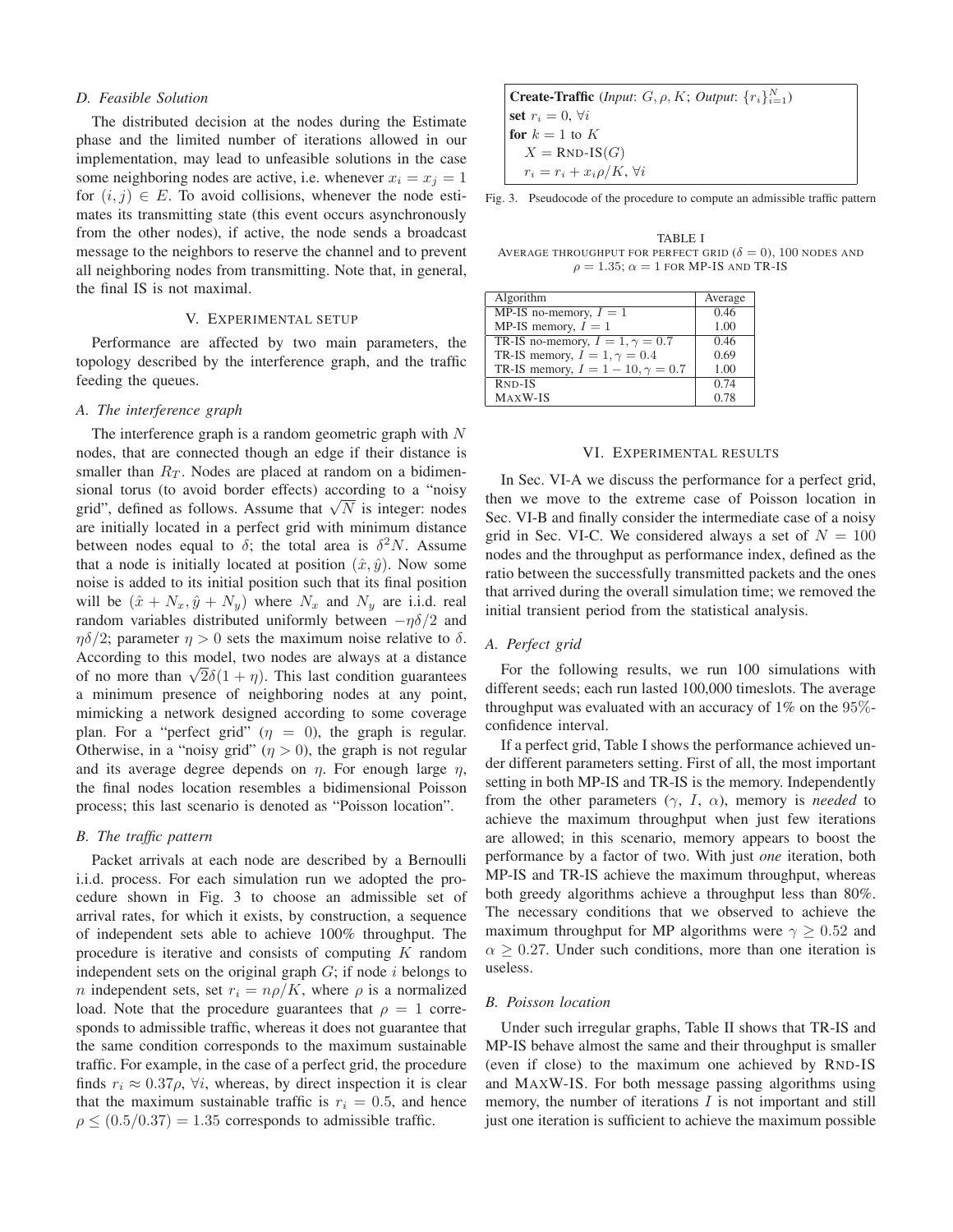TABLE II AVERAGE THROUGHPUT FOR POISSON LOCATION  $(\delta \gg 0)$ , 100 nodes AND  $\rho = 1.0$ 

| Algorithm                                                    | Average |
|--------------------------------------------------------------|---------|
| TR-IS memory, $I = 1 - 10$ , $\gamma = 0.7$ , $\alpha = 1$   | 0.91    |
| TR-IS memory, $I = 1 - 10$ , $\gamma = 0.7$ , $\alpha = 0.5$ | 0.94    |
| MP-IS memory, $I = 1 - 10$ , $\alpha = 1$                    | 0.87    |
| MP-IS memory, $I = 1 - 10$ , $\alpha = 0.5$                  | 0.96    |
| $RND-IS$                                                     | 1.00    |
| MAXW-IS                                                      | 1.00    |



Fig. 4. Average throughput under noisy grid for different location noise  $\eta$ and for traffic load  $\rho = 1$ . For MP-IS and TR-IS, we set  $\alpha = 0.5$ ,  $I = 1$ ,  $\gamma = 0.7$ .

throughput. In this scenario, it is important to average the messages to improve the performance.

#### *C. Noisy grid*

Between the two extreme scenarios of perfect grid and Poisson location, Fig. 4 shows the performance under a generic noisy grid with different location noise  $\eta$ . Each point has been obtained by averaging the throughput on a single topology sample: this explains the noisy nature of the curves.

Both message passing algorithms experience a gradual performance degradation due to the fact that the LP relaxation is not anymore accurate as the graph is not bipartite. At the same time, the memory presence is able to boost the performance with just one iteration by a factor almost always larger than three.

#### VII. CONCLUSIONS

We have considered two message passing algorithms that have been proposed to solve the MWIS problem in a generic graph. The convergence of such algorithms to the optimal solution is not guaranteed and usually just after a large number of iterations it is possible to find a good approximation for the optimal solution.

In our scenario, we have considered an interference graph for a wireless network in which the MWIS corresponds to the optimal transmission schedule at any given time. This scenario is very specific for two reasons. First of all, the state of the

system is described by the queue length of the packets waiting to be transmitted at a node; this state changes continuously with the time and such time correlation can be exploited. Indeed, we propose to keep memory of the previous messages to compute the new messages. Second, the interference graph is not completely random, since it has some geometry due to the network deployment on a physical space.

Through extensive simulations on random geometric graphs, we have shown that mainly memory boosts the performance of message-passing algorithms. We have also shown that averaging the message values is beneficial. For regular topologies, which are linear programming solvable, both MP-IS and TR-IS, with just one iteration and memory, are optimal and outperform other centralized greedy algorithm. As the topology becomes more and more irregular, the performances of both MP-IS and TR-IS degrade, but no more than 10% from greedy algorithms.

As conclusion, message passing algorithms based on memory appear very efficient heuristics to devise low complexity, distributed algorithms for network scheduling in large networks.

#### ACKNOWLEDGEMENTS

The work of D. Shah is in part supported by the NSF CAREER projects CNS 0546590. The work of P. Giaccone is supported by Newcom++ Network of Excellence, funded by the European Commission through the 7th Framework Programme.

#### **REFERENCES**

- [1] L. Tassiulas and A. Ephremides, "Stability properties of constrained queueing systems and scheduling policies for maximum throughput in multihop radio networks," *IEEE Transactions on Automatic Control*, vol. 37, pp. 1936–1948, 1992.
- [2] L. Trevisan, "Non-approximability results for optimization problems on bounded degree instances," in *ACM STOC*, 2001.
- [3] S. Rajagopalan, D. Shah, and J. Shin, "A network adiabatic theorem: an efficient randomized protocol for contention resolution," in *ACM Sigmetrics/Performance*, 2009.
- [4] L. Jiang and J. Walrand, "A distributed csma algorithm for throughput and utility maximization in wireless networks," in *Proceedings of 46th Allerton Conference on Communication, Control, and Computing, Urbana-Champaign, IL*, 2008.
- [5] D. Shah and J. Shin, "Randomized scheduling algorithm for queueing networks," *CoRR*, vol. abs/0908.3670, 2009.
- [6] L. Jiang, D. Shah, J. Shin, and J. C. Walrand, "Distributed random access algorithm: Scheduling and congestion control," *CoRR*, vol. abs/0907.1266, 2009.
- [7] D. Shah, D. N. C. Tse, and J. N. Tsitsiklis, "Hardness of low delay network scheduling," *Submitted to IEEE Transactions on Information Theory*, 2009.
- [8] R. Gallager, "Low-density parity-check codes," *Information Theory, IRE Transactions on*, vol. 8, no. 1, pp. 21–28, 1962.
- [9] J. Pearl, *Probabilistic reasoning in intelligent systems: networks of plausible inference*. Morgan Kaufmann, 1988.
- [10] M. Wainwright and M. Jordan, "Graphical models, exponential families, and variational inference," *Foundations and Trends*<sup>®</sup> *in Machine Learning*, vol. 1, no. 1-2, pp. 1–305, 2008.
- [11] J. Yedidia, W. Freeman, and Y. Weiss, "Generalized belief propagation," *In NIPS 13*, 2001.
- [12] M. Wainwright, T. Jaakkola, and A. Willsky, "MAP estimation via agreement on trees: message-passing and linear programming," *IEEE Transactions on Information Theory*, vol. 51, no. 11, pp. 3697–3717, 2005.